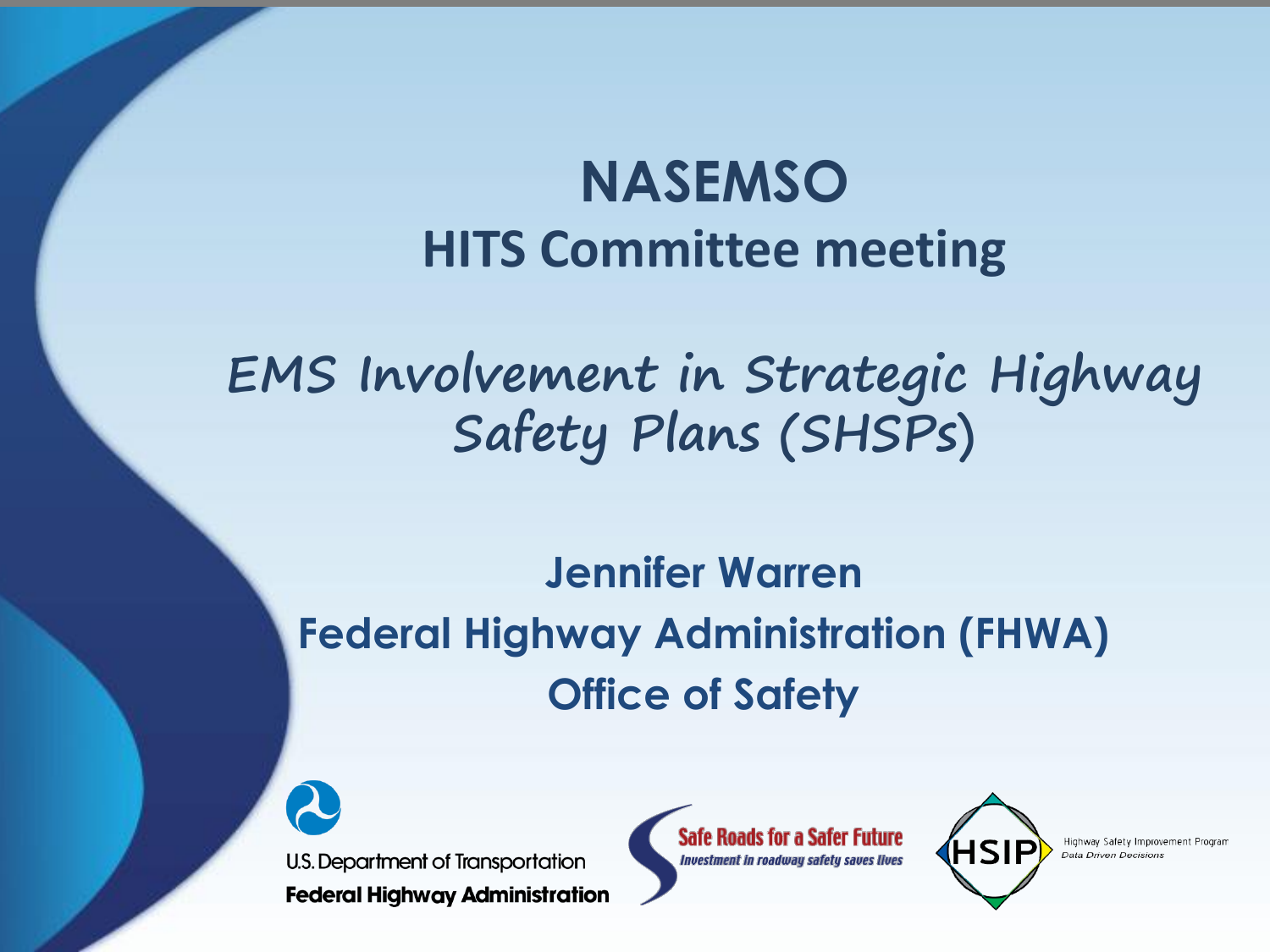## **SHSP Background**

- Requirement of the Highway Safety Improvement Program (HSIP): 23 USC 148
- Data-driven, statewide plan that:
	- Identifies State's priority roadway safety needs
	- Provides a comprehensive framework for reducing highway fatalities and serious injuries
	- Includes behavioral and infrastructure priorities and strategies

**U.S. Department of Transportation Federal Highway Administration** 

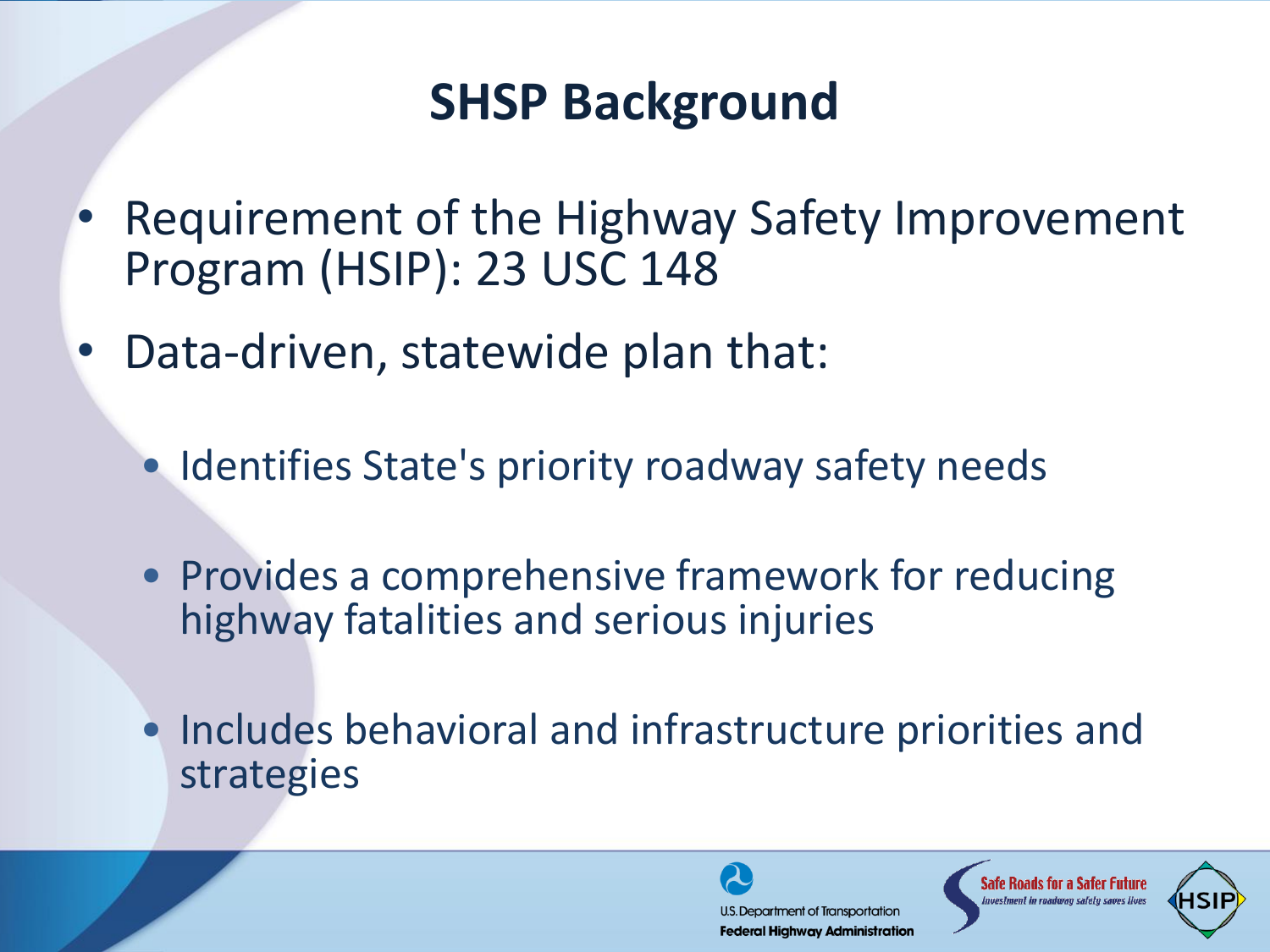## **SHSP Requirements**

- Development led by the state DOT in consultation with local, state, tribal, federal and other safety stakeholders
- Considers safety needs of all public roads
- Describes emphasis areas and effective strategies to reduce or eliminate roadway safety hazards
- Addresses 4 E's when determining highway safety priorities and strategies
- Guides investment decisions for safety projects
- Updated no later than every 5 years

**The Four Es** *•Engineering* •Enforcement *\*Education*  $• **EMS**$ 

U.S. Department of Transportation **Federal Highway Administration** 

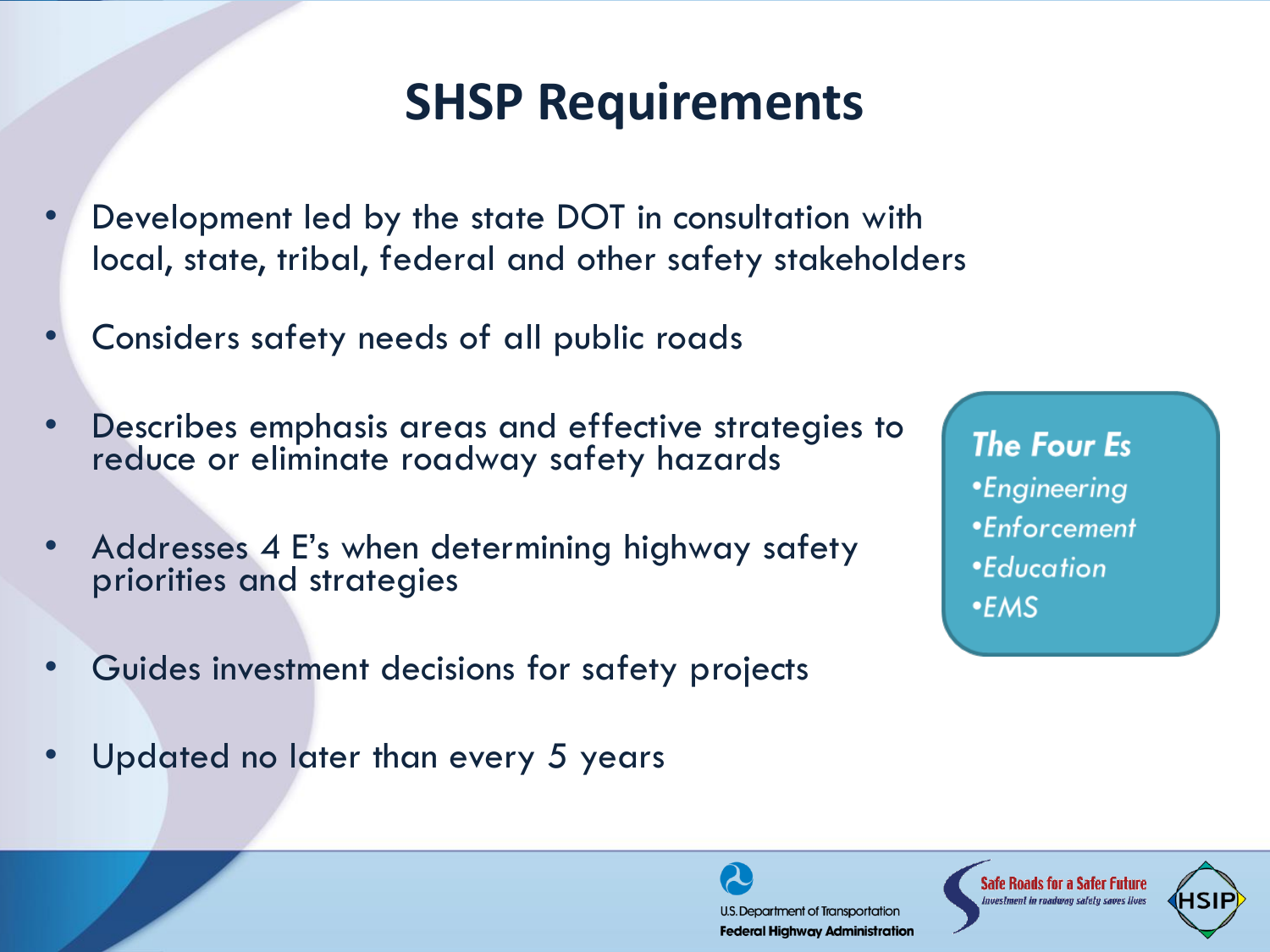## **The "Umbrella" Plan**



 $\boldsymbol{\Omega}$ U.S. Department of Transportation **Federal Highway Administration** 

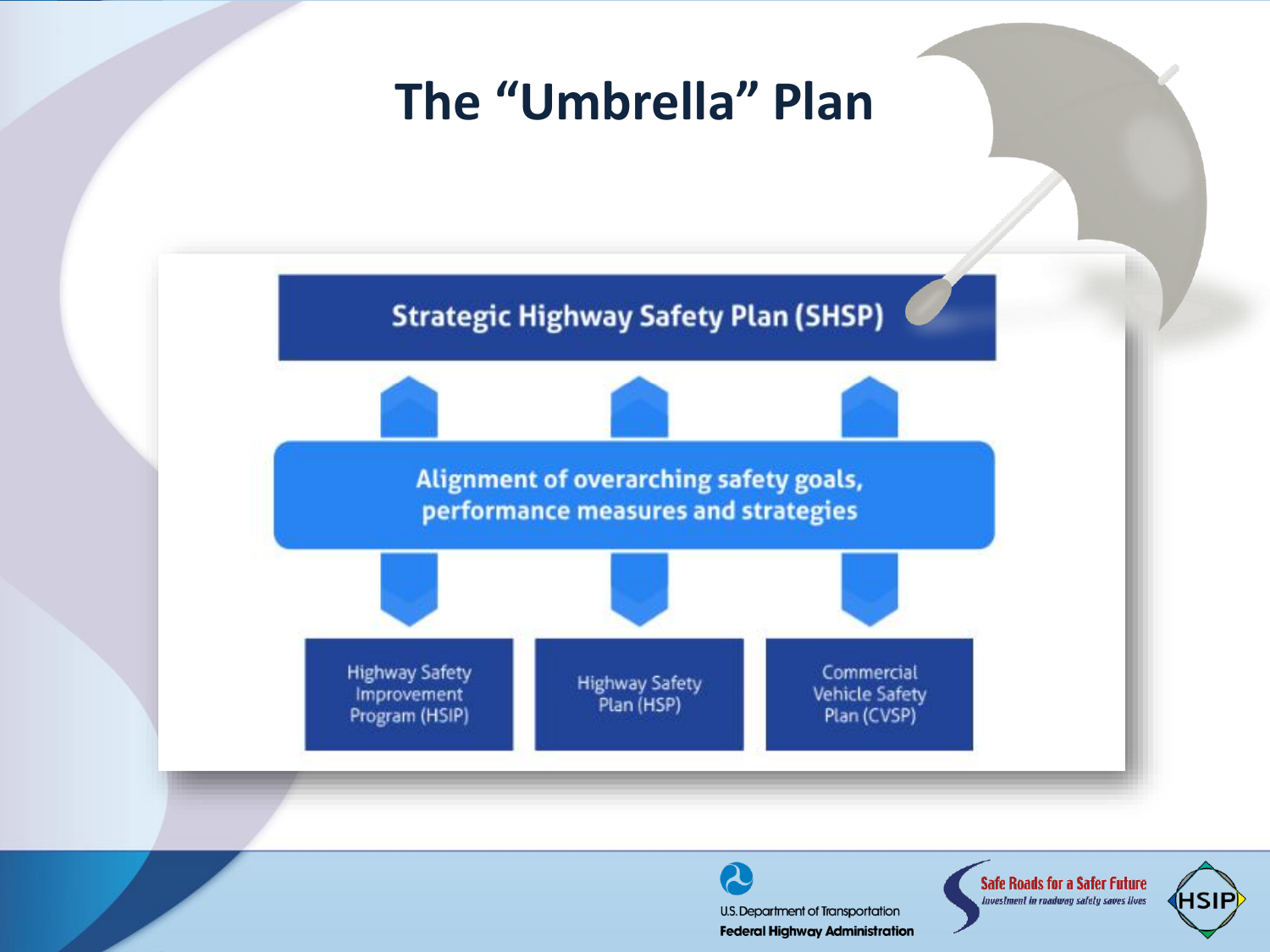## **The Importance of EMS and the SHSP**

- Supporting a well-functioning EMS system is essential to reducing deaths and injuries on public roads, especially in rural areas.
- Many safety resources and investment decisions are based on SHSP priorities and strategies, so it's critical that the state EMS office is involved and EMS is considered in the SHSP process.



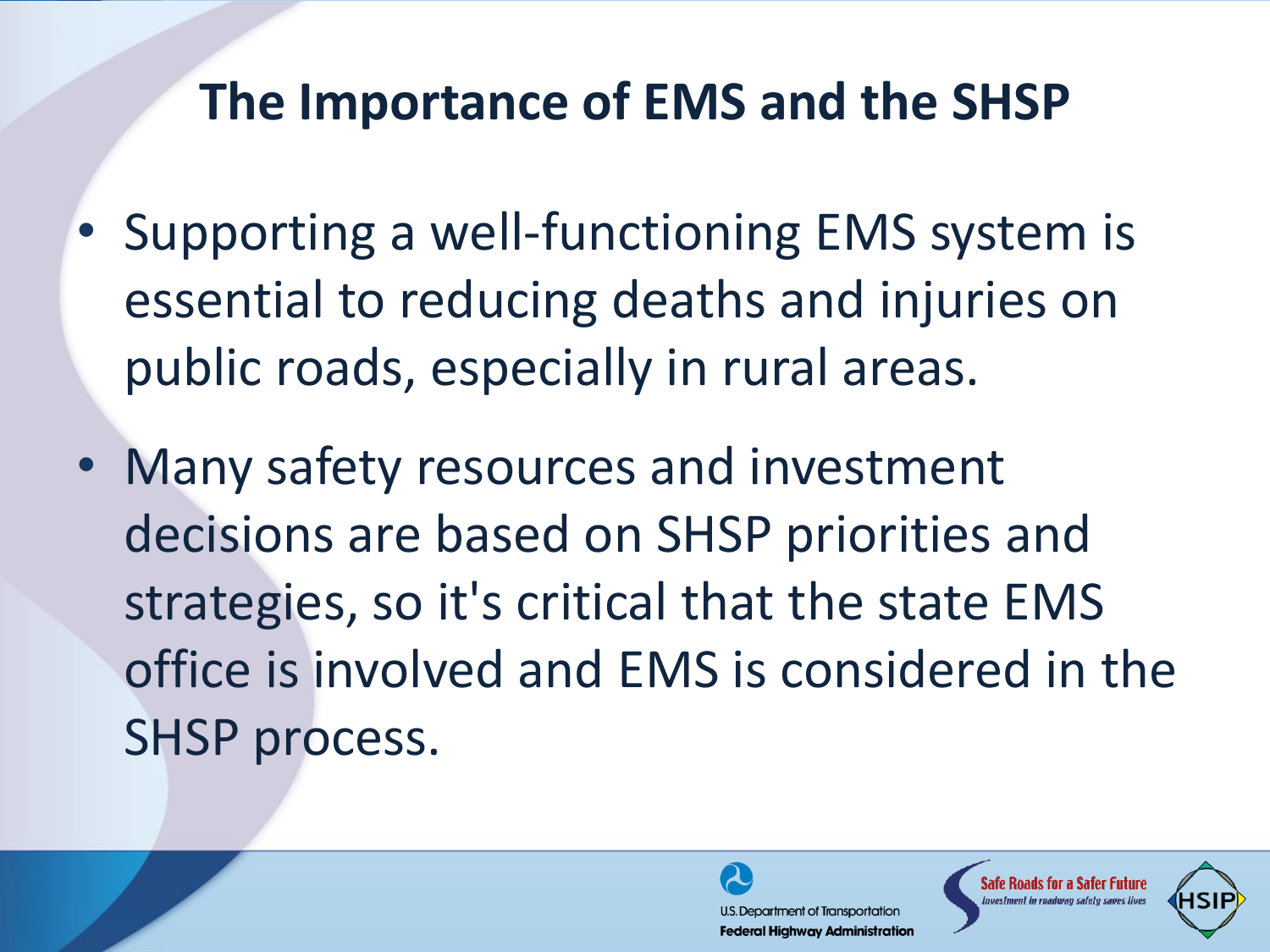## **How is the SHSP relevant to EMS Officials?**

• Coordinating the state's SHSP safety goals and strategies with other statewide plans and programs advances EMS's safety agenda as well.

- Programs and plans reflect statewide priorities, provide a blueprint for action for key agencies, and influence how resources are distributed.
	- EMS-related improvements could potentially receive funding through the SHSP process or other resources if they are deemed a priority based on available data.

U.S. Department of Transportation **Federal Highway Administration** 

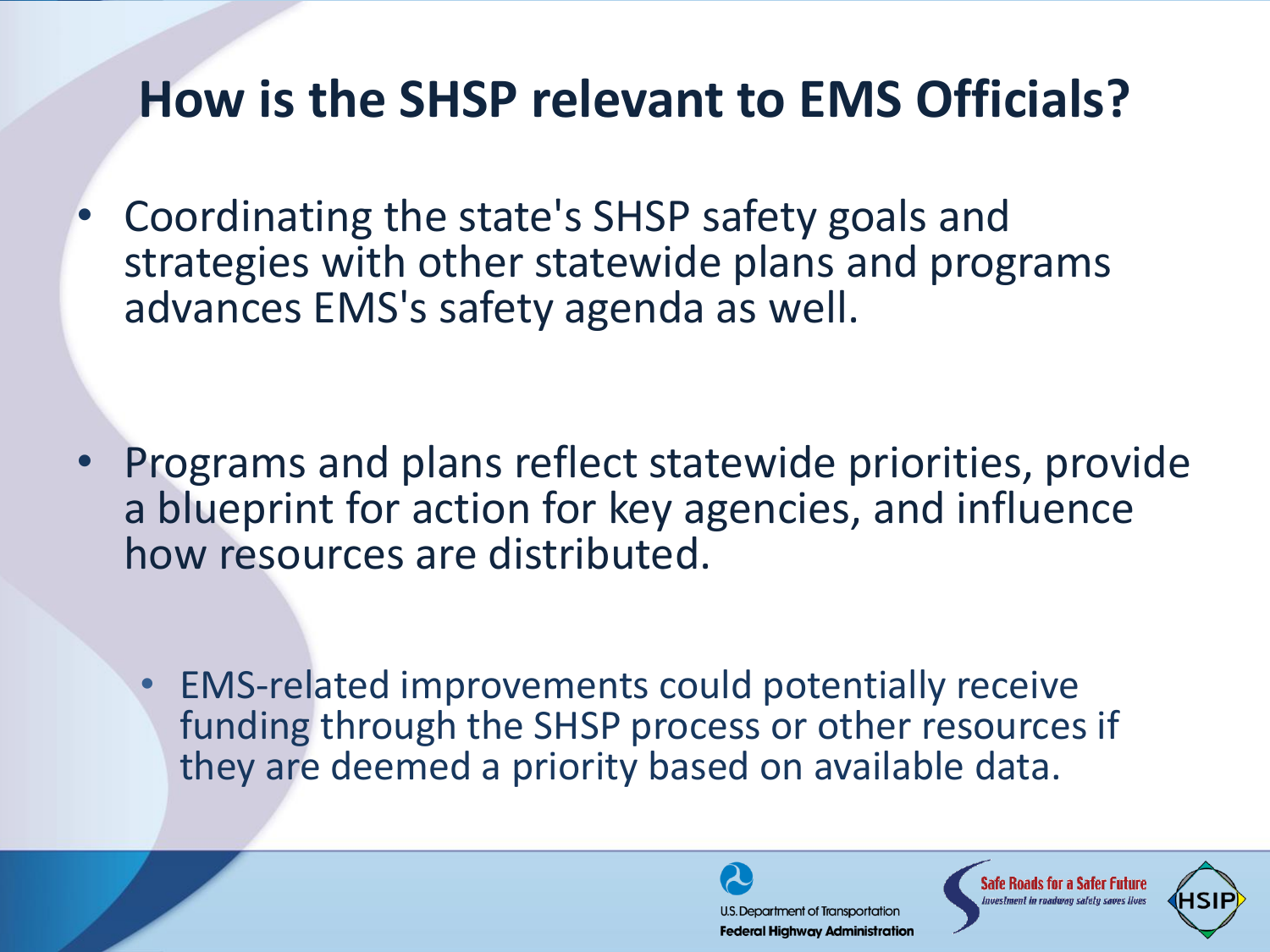## **EMS is SHSPs**

- 16 States have EMS Emphasis Areas
	- Hundreds of EMS strategies included in EMS emphasis areas and others.



U.S. Department of Transportation **Federal Highway Administration** 

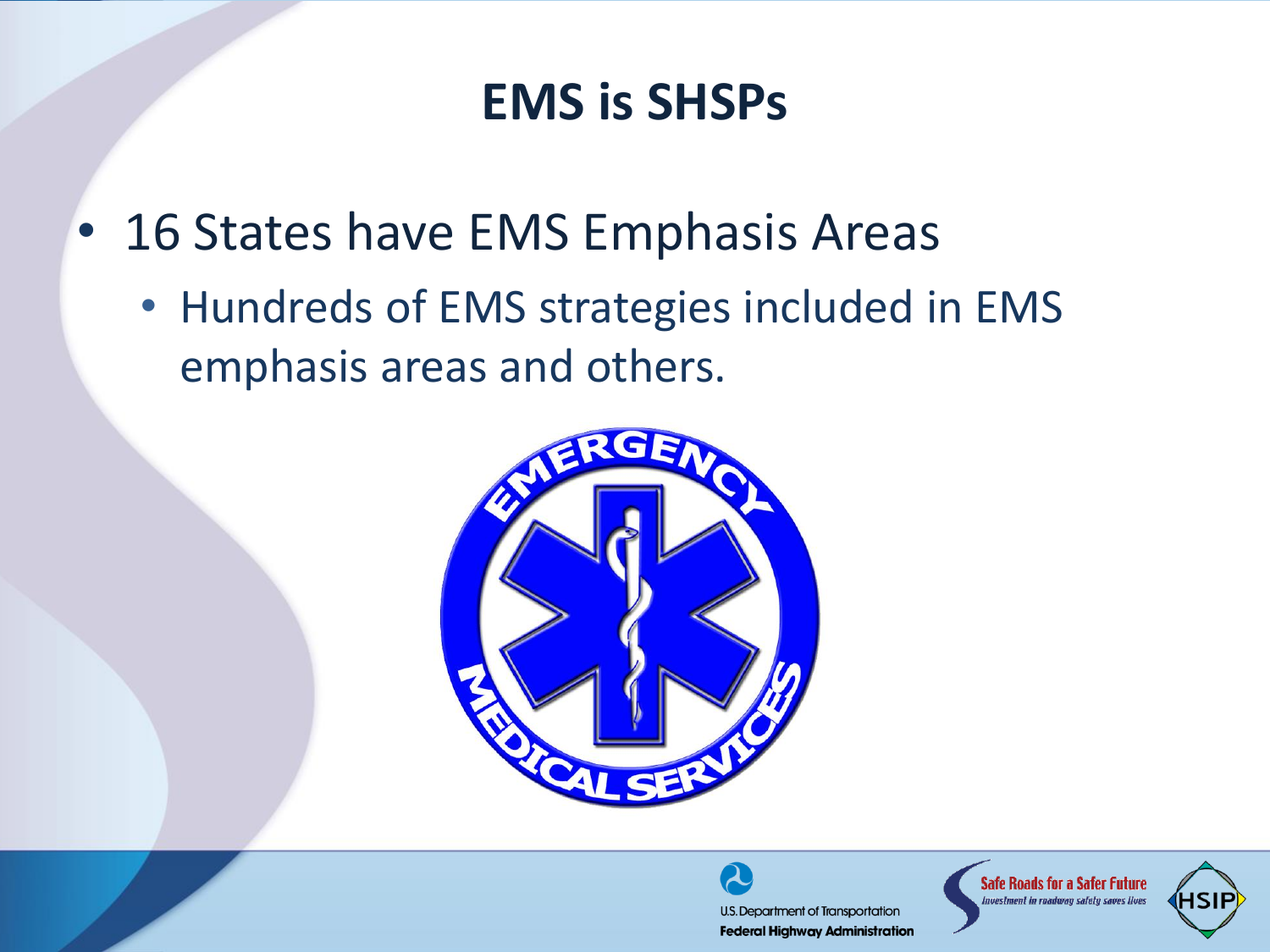## **Sample of EMS Strategies in SHSPs**

- Continue the development of the Electronic Patient Care Record to access data on response time to crashes
- Implement electronic EMS run form
- Install reference markers (mile-markers) at appropriate intervals on rural expressways throughout the State
- Ensure ample EMS access & coverage statewide Identify areas with greater than 20 minutes response (notification to arrival); Place personnel, equipment, stations in deficient areas
- Expand the appropriate use of Critical Care Transport (CCT) Ambulances
- Improve and increase communication statewide Cellular coverage; Interoperable coverage for service providers; Statewide transfer and transport protocols (right patient, right place, right time)

U.S. Department of Transportation **Federal Highway Administration** 

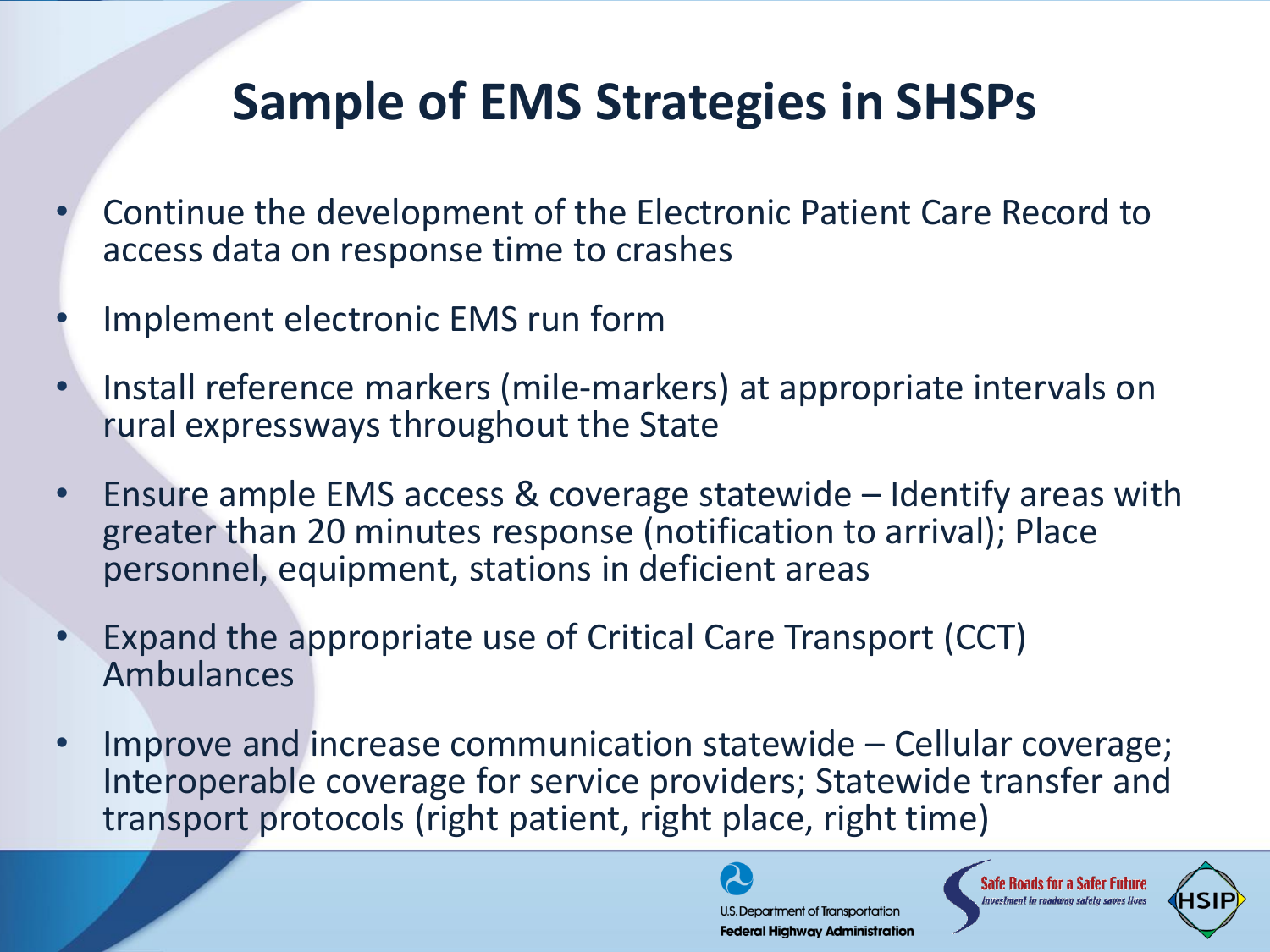## **Sample of EMS Strategies in SHSPs**

- Improve enforcement and public understanding of 'move-over' law
- Promote ITS technologies for crash identification and facilitate emergency response
- Implement "Yellow Dot" program to assist EMS personnel and first responders by providing detailed medical information that can be crucial following a crash
- Develop and implement ambulance traffic safety protocols at state, regional and service level
- Provide safe stopping and emergency cross-over locations for law enforcement and emergency services personnel.
- Encourage the expanded use of interoperable communication capabilities

U.S. Department of Transportation **Federal Highway Administration** 

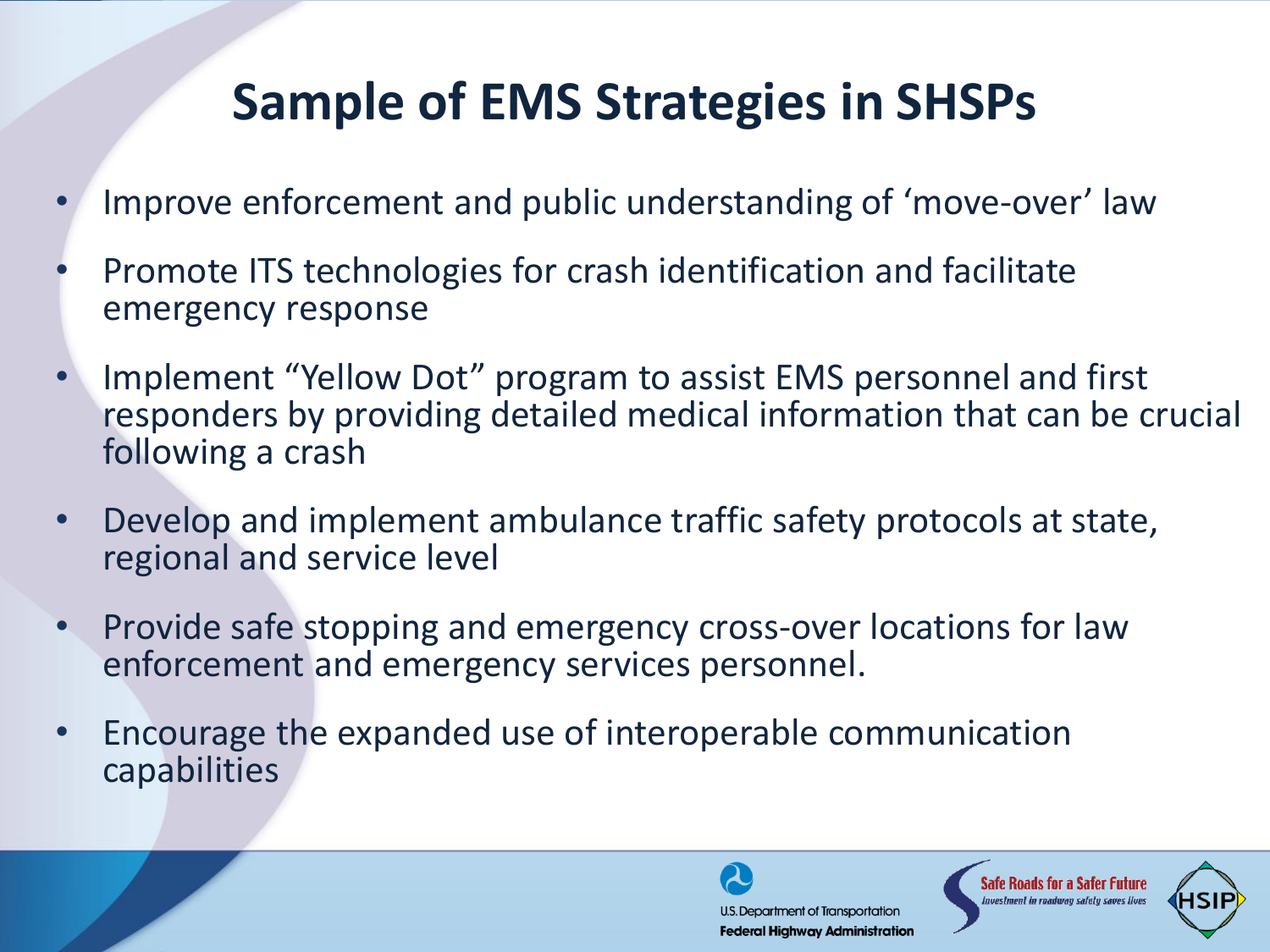#### **How Can EMS Officials be Involved in the SHSP?**

Ask to be involved in the SHSP process



Collaborate with **Highway Safety** 

- stakeholder meetings
	- member of SHSP committees (SHSP Executive or Steering Committee or emphasis area teams)
- Ask to be included on communications that are sent out regarding upcoming SHSP and other Highway Safety meetings and projects.
- Offer to speak at or present at the next SHSP or other related Highway Safety meeting
- Ask about Highway Safety grant programs and how they specifically relate to EMS.

U.S. Department of Transportation **Federal Highway Administration** 

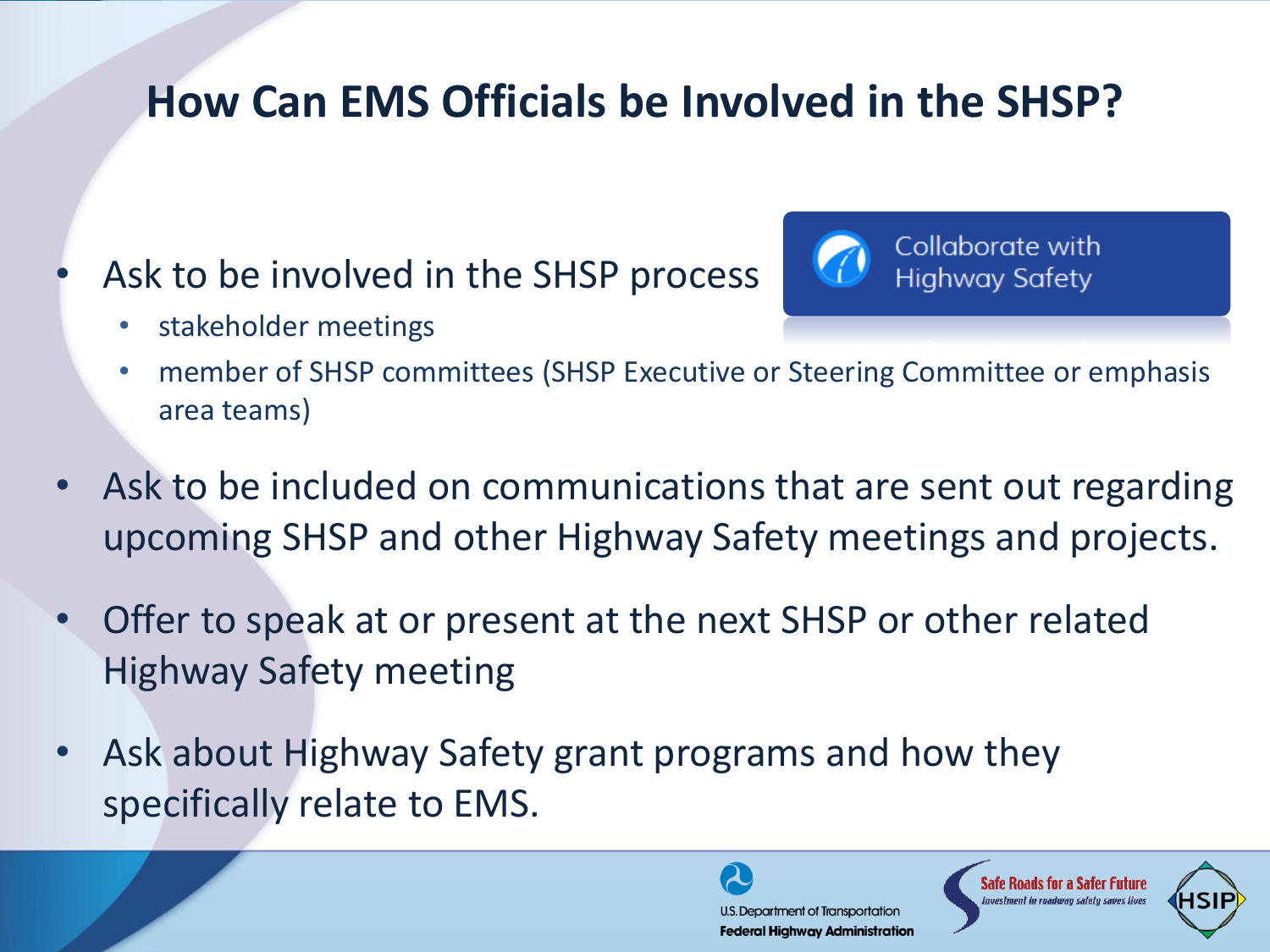## **Highway Safety Improvement Program (HSIP) Background**



Core Federal-aid program

- Purpose: achieve a significant reduction in fatalities and serious injuries on all public roads
- \$2.5 billion annual apportionment
- Federally-funded, state administered

U.S. Department of Transportation **Federal Highway Administration** 

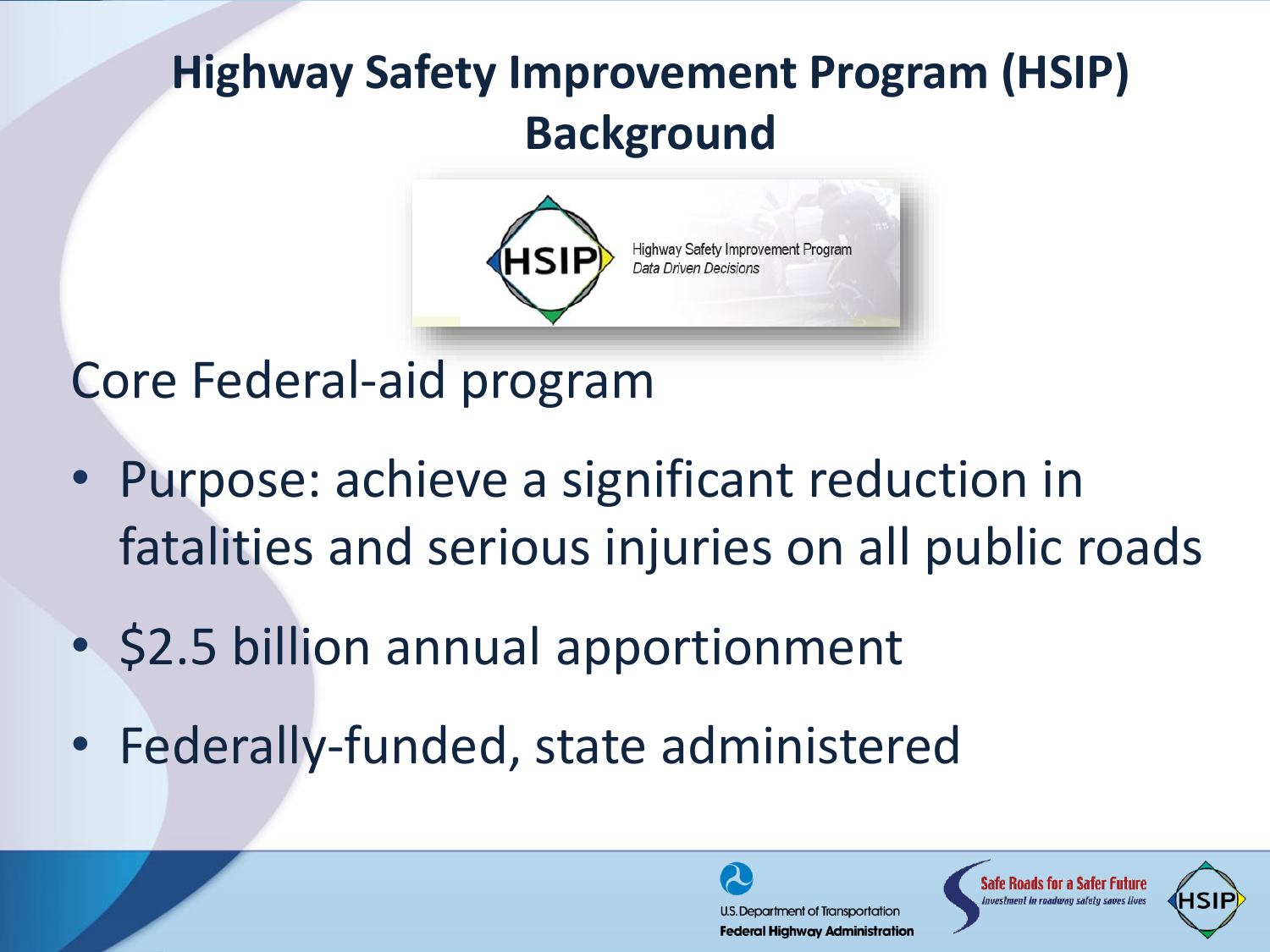## **HSIP Funds**

• To obligate HSIP funds, a State must **develop, implement, evaluate and update** an SHSP that identifies and analyzes highway safety problems and opportunities



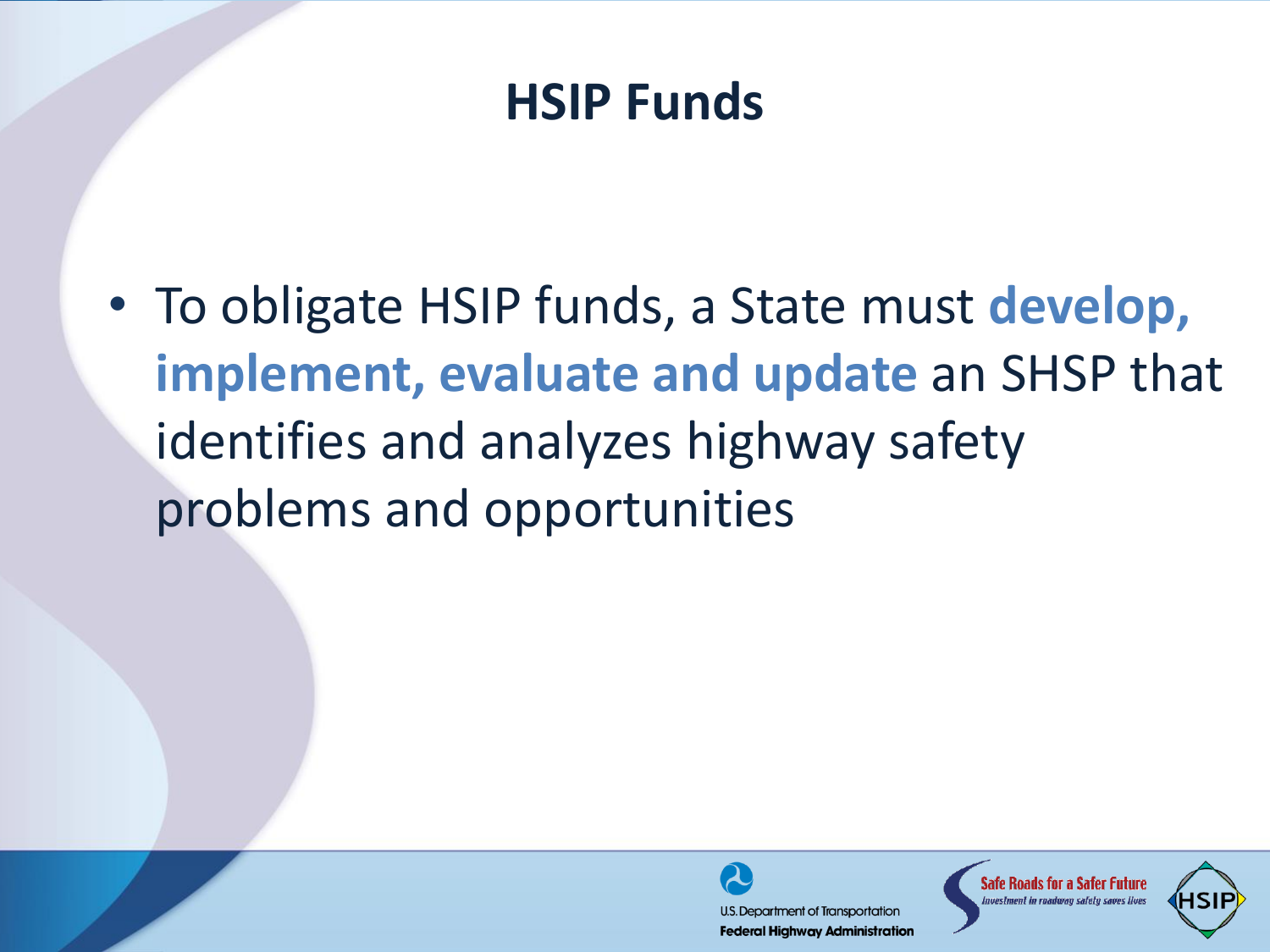

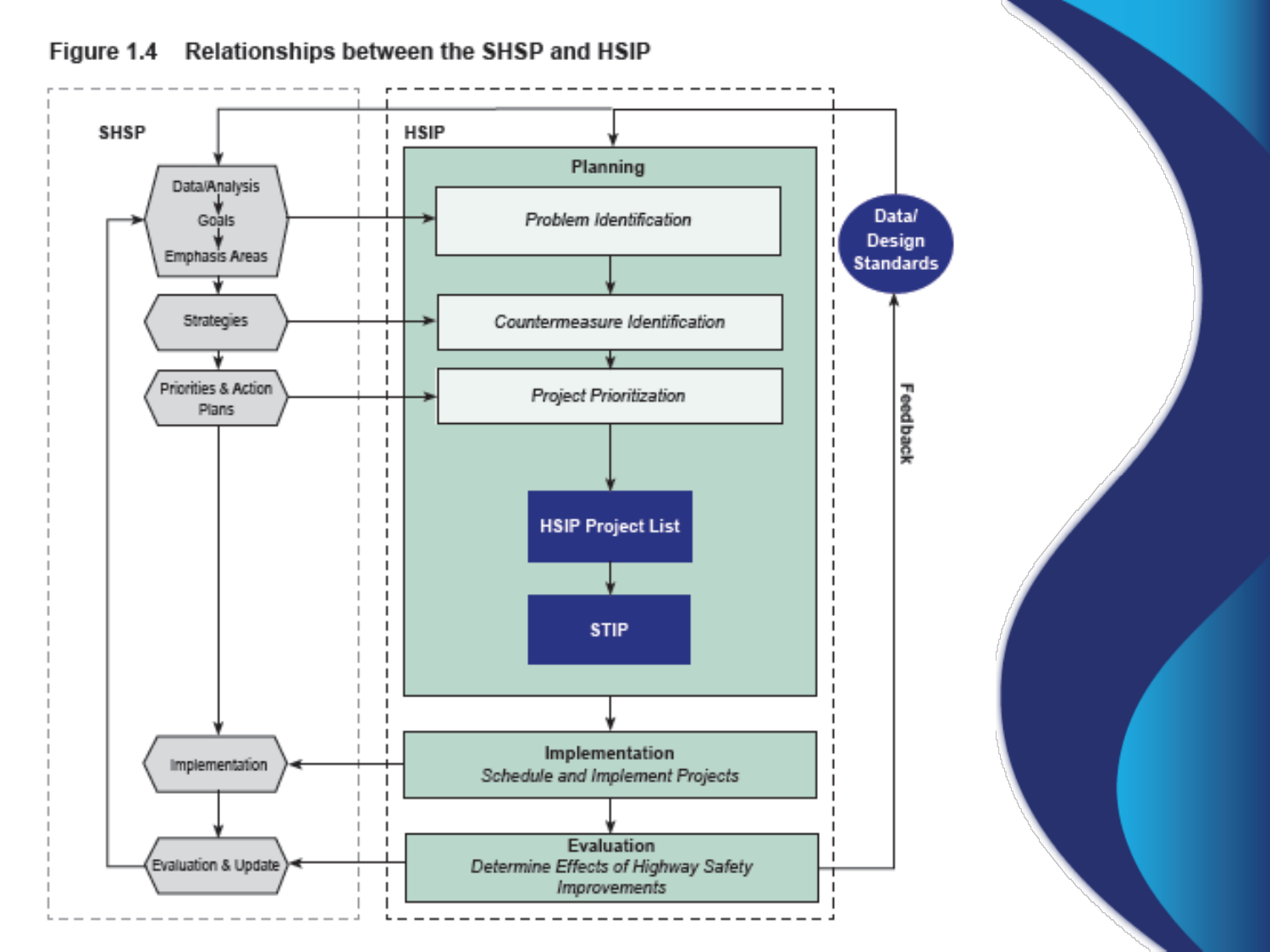## **HSIP Funds**

#### Used for projects that:



#### • Are on the inclusions list in 23 U.S.C. [148(a)(4)(B)]

U.S. Department of Transportation **Federal Highway Administration** 

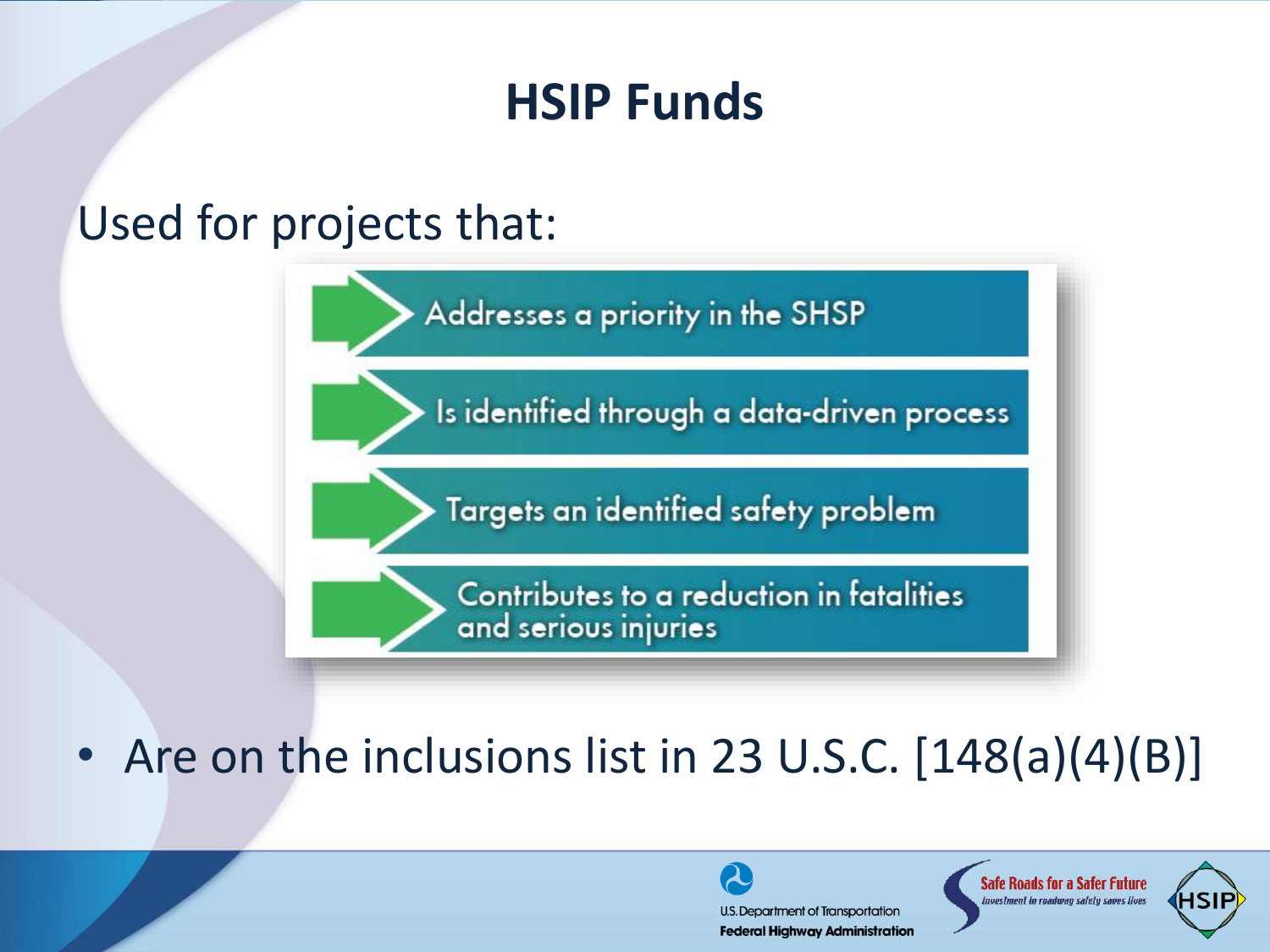## **EMS Related (HSIP) Projects on Inclusion List**

- Installation of a priority control system for emergency vehicles at signalized intersections.
- Collection, analysis, and improvement of safety data.
- Planning integrated interoperable emergency communications equipment, operational activities, or traffic enforcement activities (including police assistance) relating to work zone safety.



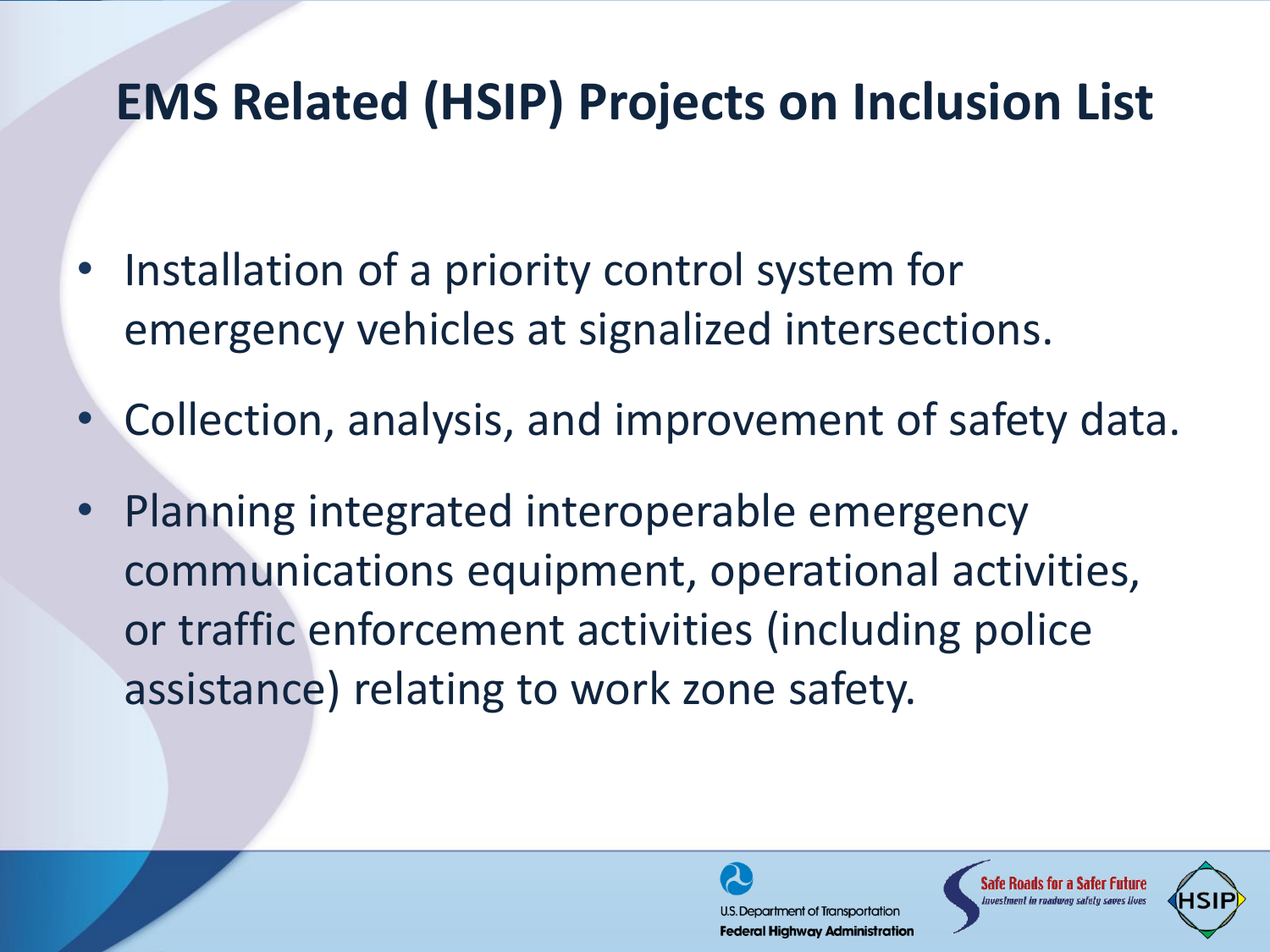#### **Resources**

**Saving Lives Together:** The Highway Safety & EMS Connection

Strategic Highway Safety Plan Community of Practice<br>Many Stakeholders, One SHSP Community

The Strategic Highway Safety Plan (SHSP) Community of Practice (COP) is an online community for SHSP practitioners and stakeholders who represent the 4 E's of safety (engineering, enforcement, education, and emergency services/response). If you participate in your State's SHSP development and implementation, or would like to, this forum is for you. Here you will have the opportunity to interact with peers on SHSP related issues and learn about the latest SHSP resources, noteworthy practices, and events. Get involved in your SHSP. Learn how.  $\rightarrow$ 



#### http://safety.fhwa.dot.gov/hsip/shsp/

2 U.S. Department of Transportation **Federal Highway Administration**